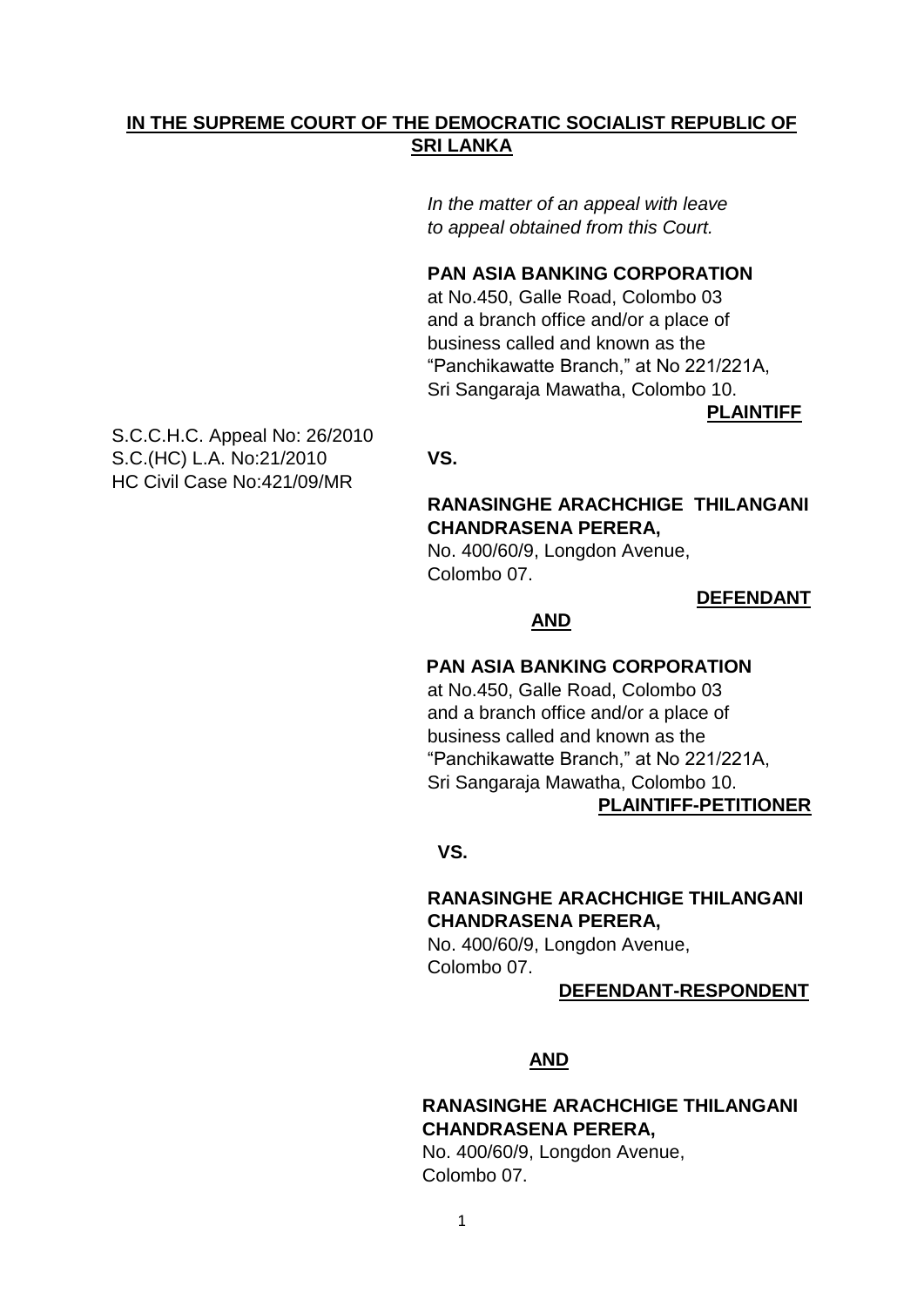# **DEFENDANT-RESPONDENT -PETITIONER**

**VS.**

# **PAN ASIA BANKING CORPORATION PLC,**

 at No.450, Galle Road, Colombo 03 and a branch office and/or a place of business called "Panchikawatte Branch" at No 221/221A, Sri Sangaraja Mawatha, Colombo 10.

# **PLAINTIFF-PETITIONER REPONDENT**

# **AND NOW BETWEEN**

# **PAN ASIA BANKING CORPORATION PLC,**

 at No.450, Galle Road, Colombo 03 and a branch office and/or a place of business called "Panchikawatte Branch" at No 221/221A, Sri Sangaraja Mawatha, Colombo 10.

> **PLAINTIFF-PETITIONER REPONDENT-PETITIONER/ APPELLANT**

 **VS.**

# **RANASINGHE ARACHCHIGE THILANGANI CHANDRASENA PERERA,**

No. 400/60/9, Longdon Avenue, Colombo 07.

## **DEFENDANT-RESPONDENT- PETITIONER-RESPONDENT**

- **BEFORE:** S.E. Wanasundera, PC. J. Upaly Abeyrathne, J. Prasanna Jayawardena PC. J.
- **COUNSEL:** S.A. Parathalingam, PC with Varuna Senadhira for the Plaintiff- Petitioner-Respondent-Petitioner/Appellant. Rasika Dissanayake for the Defendant-Respondent- Petitioner-Respondent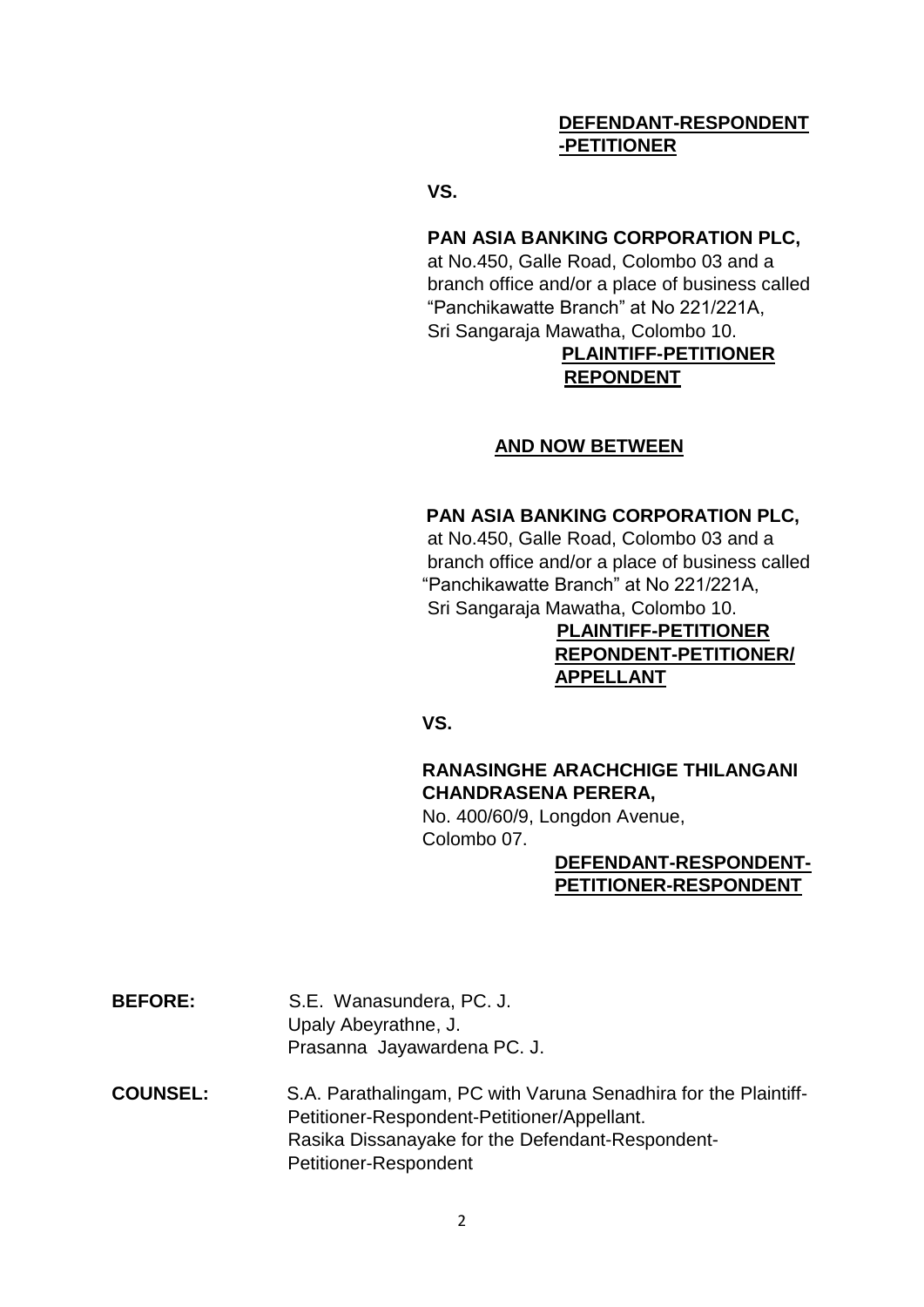| <b>ARGUED ON:</b>                              | 05th October 2016.                                                                                                                                                                             |
|------------------------------------------------|------------------------------------------------------------------------------------------------------------------------------------------------------------------------------------------------|
| <b>WRITTEN</b><br><b>SUBMISSIONS</b><br>FILED: | By the Plaintiff-Petitioner-Respondent-Appellant on 01 <sup>st</sup><br>September 2010 and 01 <sup>st</sup> November 2016.<br>By the Defendant-Respondent-Respondent on<br>08th November 2016. |

**DECIDED ON:** 06th April 2017

Prasanna Jayawardena, PC, J.

The Plaintiff-Petitioner-Respondent-Petitioner/Appellant ["the plaintiff"] is a Licensed Commercial Bank and the Defendant-Respondent-Petitioner-Respondent ["defendant"] is a customer and account holder of the plaintiff bank. The plaintiff instituted this action against the defendant praying for the recovery of a sum of Rs. 16,350,246/13 together with interest thereon, which is said to be due upon an overdraft facility granted by the plaintiff to the defendant.

One month after the plaint was filed, the plaintiff made an application under section 653 of the Civil Procedure Code, praying for the issue of an Order sequestering the car bearing registration number WP GV 7007[ "the car"], before judgment. This application was made by way of a petition supported by an affidavit affirmed to by the Recoveries Manager of the plaintiff bank.

The plaintiff's application was supported *ex parte* on 07<sup>th</sup> October 2009. Having heard learned Counsel appearing for the plaintiff, the learned High Court Judge issued the sequestration order by way of a mandate (in Form 104 read with Form 38 of the First Schedule to the Civil Procedure Code) directing the Fiscal to seize and sequester the car and secure it until the further Orders of the Court. In terms of section 654 of the Civil Procedure, the learned High Court Judge also directed the plaintiff to furnish a bond in a sum of Rs.150,000/- to secure the payment of any damages or costs which the defendant may have to bear as a result of the sequestration and which may be awarded by the Court.

The learned High Court Judge directed that, the case be called on 05<sup>th</sup> November 2009. Since the petitioner has failed to annex the journal entries of the case in the High Court, this Court is unable to ascertain what occurred on that day. Further, in its application to this Court seeking leave to appeal, the plaintiff has stated that, the sequestration order could not be executed since the car was not located. As the journal entries are not before us, we are unable to gather any further information regarding the efforts to seize and sequester the car. Also, since the journal entries are not before us, we are not aware whether the defendant has filed answer.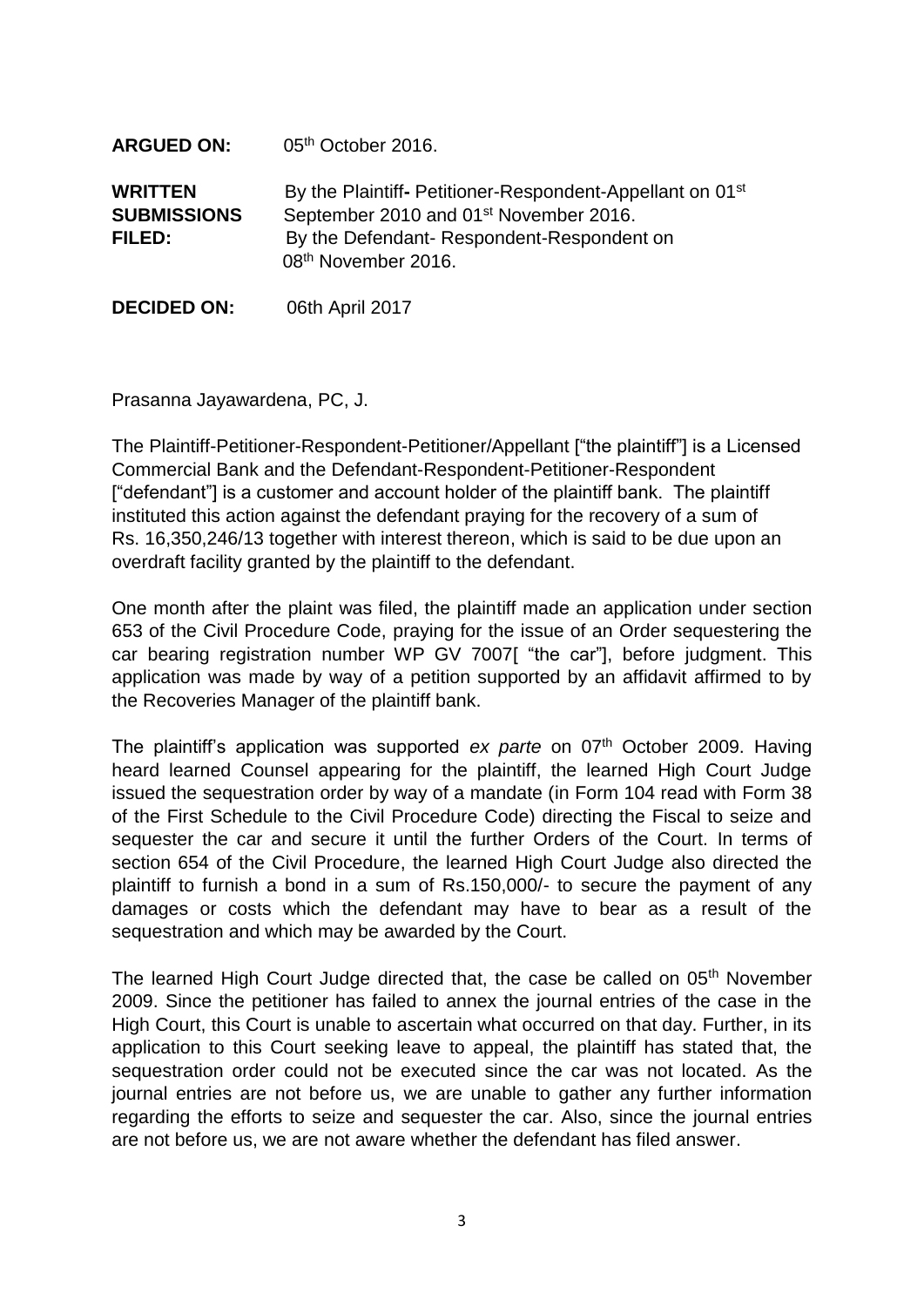In any event, on 03<sup>rd</sup> February 2010, the defendant made an application, by way of a petition and supporting affidavit, praying that, the Order for sequestration be vacated. The plaintiff filed its statement of objections to the defendant's application, with a supporting affidavit. The parties agreed that, the defendant's application to vacate the Order for sequestration, be decided upon written submissions. On 09<sup>th</sup> March 2010, both parties tendered their written submissions to the High Court. By his Order dated 22nd April 2010, the learned High Court Judge vacated the Order for sequestration which had been issued *ex parte*. Since the car had not been sequestered and seized, the learned Judge discharged the bond furnished by the plaintiff.

The plaintiff made an application to this Court seeking leave to appeal from the Order of the High Court. This Court has granted leave to appeal on the following three questions of law, which are set out *verbatim*:

- (i) The learned Judge of the Commercial High Court in his said order having held that the Petitioner has complied with the requirements set out in the said section 653 of the Civil Procedure Code has misdirected himself on the case law applicable to the said section ?
- (ii) In a situation where the Petitioner on the information given by the Respondent has stated in the Petition (marked **'P2'**) and the Affidavit (marked **'P3'**) that the Petitioner verily believes that the only valuable asset that the Respondent is possessed with is the said vehicle, the learned Judge of the Commercial High Court in his said order has gravely misdirected himself in holding that the Petitioner has failed to establish that the Respondent is not possessed with any other assets ?
- (iii) The learned Judge of the Commercial High Court in his said order has not properly drawn his attention and/or misdirected himself with regard to the documents marked **'P2c'** and **'P5i'** already annexed to this Petition ?

At this point, it is pertinent to mention that, Section 653 of the Civil Procedure under and in terms of which the plaintiff has made the application to sequester the car and under and of which this appeal has to be decided, is contained in Part V of the Civil Procedure Code which provides for and governs the issue of the "Provisional Remedies" of `arrest before judgment', `sequestration before judgment', `injunctions', interim orders' and the `appointment of receivers'. Part V of the Civil Procedure Code consists of four Chapters. Chapter 47 makes provisions with regard to the "Provisional Remedies" of `arrest before judgment' and `sequestration before judgment'. Chapters 48, 49 and 50 make provisions regarding the other three "Provisional Remedies" of `interim injunctions', interim orders' and the `appointment of receivers'.

These "Provisional Remedies" provided by our Civil Procedure Code are referred to as "Interim Orders" and sometimes "Interlocutory Orders" in the India and England.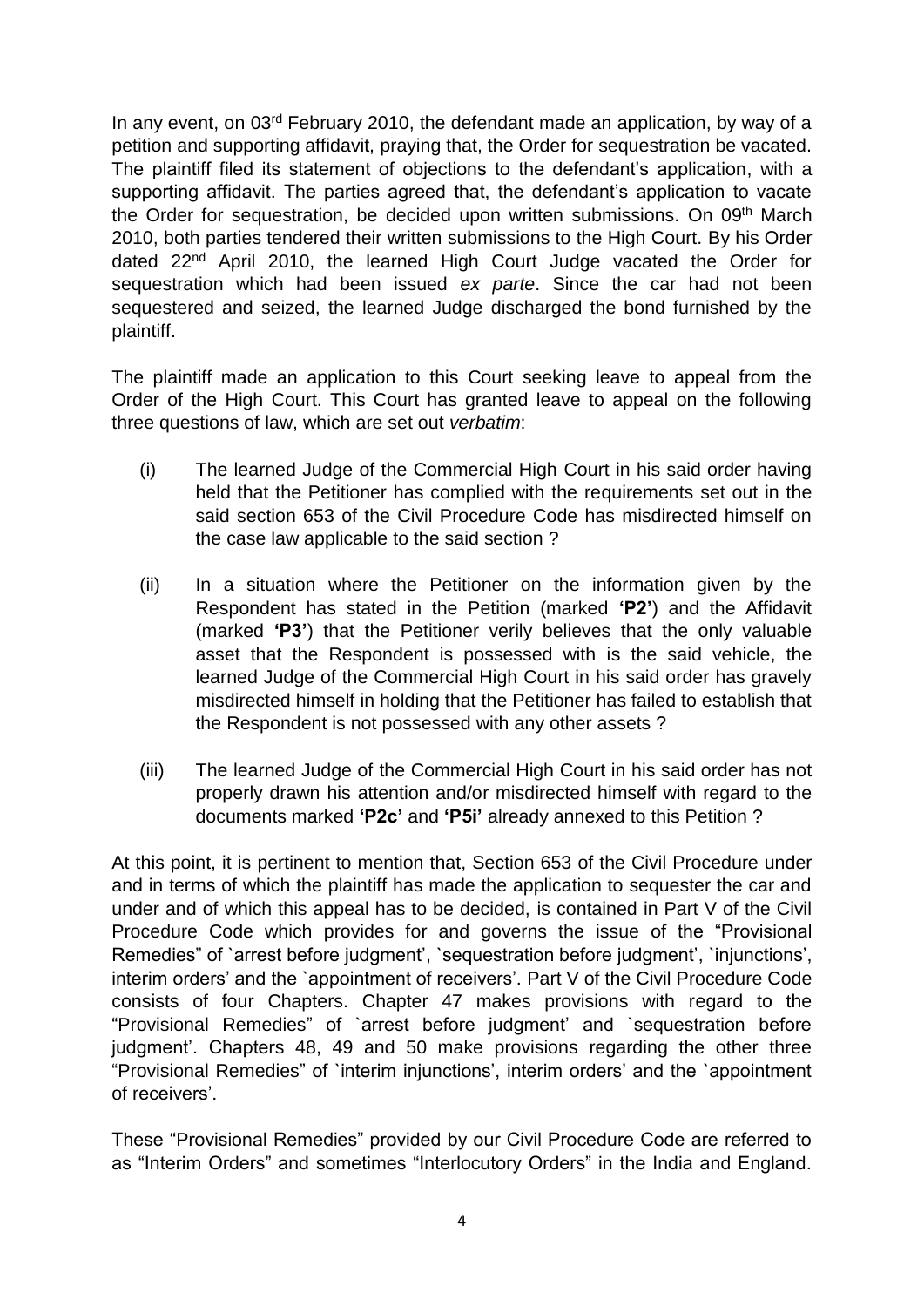Such Orders may be issued by a Court *during the pendency of an action* where the Court is satisfied that the interests of justice require the issue of an Order granting one or more of these "Provisional Remedies" *before* the Court makes a final determination of the action.. As observed in Halsbury's Laws of England [4<sup>th</sup> ed. Vo. 37 para 326], *"Interlocutory applications are almost invariably necessary in order to deal with the rights of the parties in the interval between the commencement of the proceedings and their final determination. Their function is to enable the court to grant such interim relief or remedy as may be just or convenient. Such relief or remedy may be designed to achieve one or more of several objectives, for example to maintain the status quo ante, to prevent hardship or prejudice to one or other of the parties, to preclude one party from overreaching or outwitting the opposite party, to preserve a fair balance between the parties and to give them due protection while awaiting the final outcome of the proceedings, and to prevent any abuse of process during this period."*.

In the case of an Order for sequestration of property before judgment, which is the subject of the present case, section 653 of the Civil Procedure Code provides this "Provisional Remedy" to protect the interests of a plaintiff faced with the prospect of a defendant who is about to fraudulently dispose of his property, during the pendency of the action, in order to escape paying the monies which he will have to pay to the plaintiff, if a decree is entered against him. Thus, a sequestration order is issued to prevent a decree which may be entered in favour of the plaintiff being rendered nugatory, by the fraudulent disposal of property by the defendant.

In view of the circumstances in which a sequestration order is issued and its effect, a sequestration order may be described as an extraordinary remedy issued on a just and equitable basis.

A sequestration order can be issued at the commencement of the action or at any time before judgment. Due to the nature of the circumstances which give rise to a need to seek a sequestration order, such Orders are, usually, issued *ex parte*. That is because, a defendant who has ample notice of an application for an Order sequestering his property, is likely to then have equally ample opportunity to complete a fraudulent alienation of his property *before* the plaintiff can obtain a sequestration order and, thereby, render the sequestration order nugatory.

Section 653 states:

*"If a plaintiff in any action, either at the commencement thereof or at any subsequent period before judgment, shall by way of motion on petition supported by his own affidavit and viva voce examination (if the Judge should consider such examination necessary) satisfy the Judge that he has a sufficient cause of action against the defendant, either in respect of a money claim of or exceeding one thousand five hundred rupees or because he has sustained damage to that amount, and that he has no adequate security to meet the same, and that he does verily believe that the defendant is*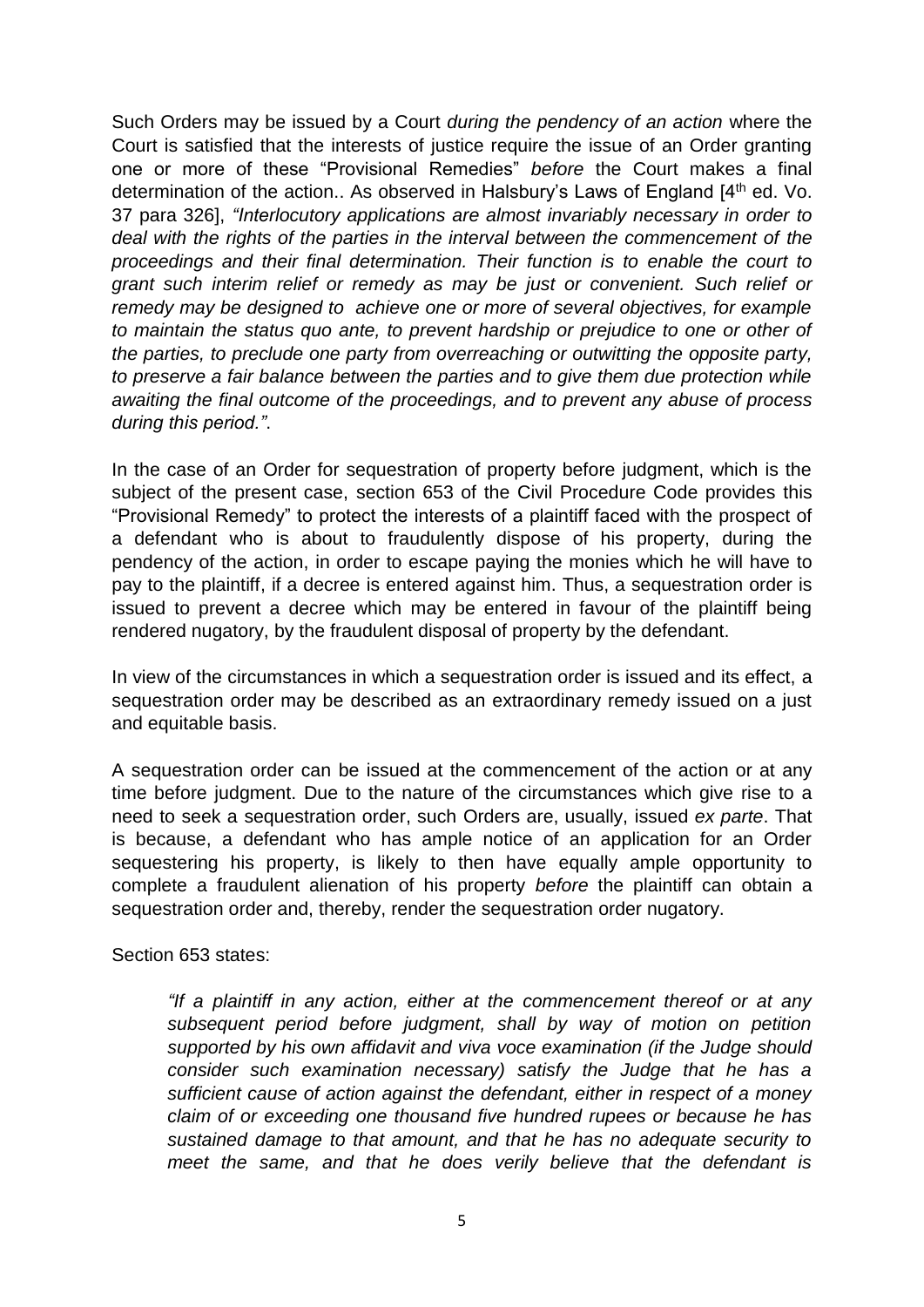*fraudulently alienating his property to avoid payment of the said debt or damage; and if he shall at the same time further establish to the satisfaction of the Judge by affidavit or (if the Judge should so require) by viva voce testimony such facts that, the Judge infers from them that, the defendant is fraudulently alienating his property with intent to avoid payment of the said*  debt or damage, or that he has with such intent quitted Sri Lanka leaving *therein property belonging to him, such Judge may order a mandate (Form No. 104, First Schedule) to issue to the Fiscal, directing him to seize and sequester the houses, lands, goods, money, securities for money and debts, wheresoever or in whose custody soever the same may be within his district, to such value as the Court shall think reasonable and adequate and shall specify in the mandate, and to detain or secure the same to abide the further orders of the Court."*.

It is evident from a reading of section 653 that, a plaintiff who wishes to obtain an Order for the sequestration of a defendant's property before judgment, must satisfy the Court that he has established all the following five requisites:

- (i) That, the plaintiff has a *"sufficient cause of action"* against the defendant;
- (ii) That, the cause of action is for the recovery of money or compensation for damages, in a sum of Rs.1500/- or more;
- (iii) That, the plaintiff does not hold adequate *"security"* for the satisfaction of his claim against the defendant in the event decree is entered in his favour against the defendant;
- (iv) That, the plaintiff *"does verily believe"* that, *"the defendant is fraudulently alienating his property to avoid payment"* of the monies claimed by the plaintiff in the action;
- (v) That, the plaintiff has established by affidavit [or by *viva voce* testimony if the Court requires] *"facts"* from which the Court can *"infer"* that the defendant is *"fraudulently alienating his property with intent to avoid payment"* of the monies claimed by the plaintiff in the action or that, the defendant has *"with such intent quitted Sri Lanka leaving therein property belonging to him"*.

It is also evident from section 653 that, when issuing a sequestration order, the Court is required to determine the *"reasonable and adequate"* value up to which property may be seized in order to secure the plaintiff's claim. That value has to be specified in the Order.

With regard to the considerations which should guide the issue of sequestration orders in Sri Lanka, I have been able to locate only two reported decisions of our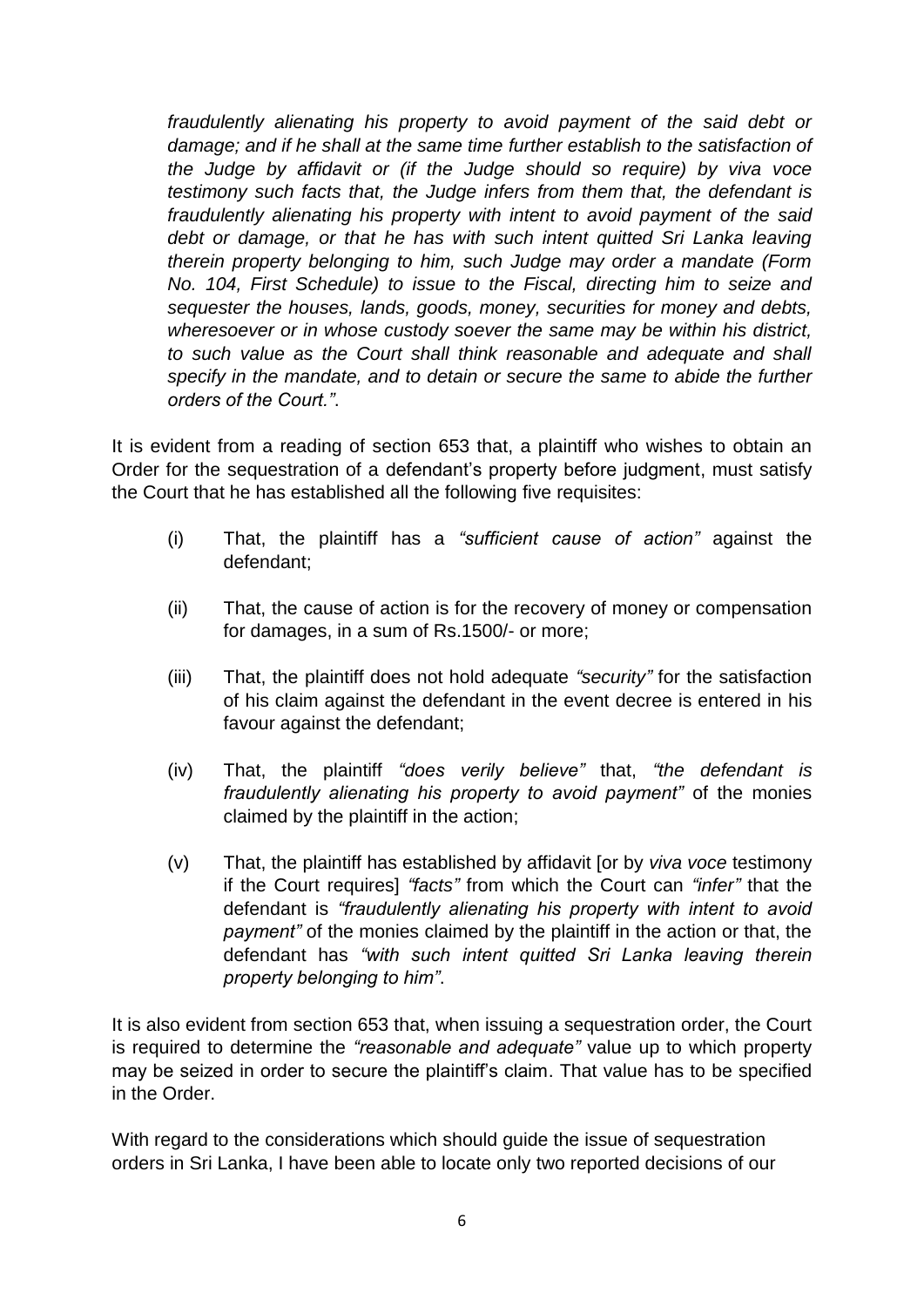Courts which refer to such considerations. Those are the cases of DAVID & Co. vs. ALBERT SILVA [31 NLR 316] and BOSANQUET & CO. vs. RAHIMTULLA & CO. [33 NLR 324] . In the first case, Fisher CJ stated (at p.316) with regard to section 653 of the Civil Procedure Code, *"….. the provisions of that section must be strictly complied with inasmuch as the section deals with very special procedure invoked at the outset of the action before the merits of the action or the legal rights of the parties have been dealt with on the basis of fraudulent conduct on the part of a defendant, involving interference with the proprietary rights of a defendant. Special procedure, such as this, can only be invoked if the provisions of section 653 are complied with."*. In the second case, Garvin SPJ stated *obiter* [at p.331], *"A mandate of sequestration is a lawful method of process, and nothing in this judgment must be read as discouraging its use under the proper circumstances, and these are that the debtor actually is fraudulently disposing of his goods with a view to avoiding payment of debts due, or that there are facts within the knowledge of the person applying for the sequestration which would justify a man of ordinary experience and common sense in supposing that the debtor was so fraudulently alienating his goods, for in either of these circumstances the applicant will have reasonable or probable cause for his application..…"*.

The other reported decisions of our Courts which deal with appeals arising from sequestration orders made under section 653, have succinctly dealt with the specific issues which arose in these appeals, particularly with regard to what a plaintiff must aver in his affidavit and establish in order to obtain a sequestration order. These decisions do not appear to have examined, in general, the considerations which should guide the issue of sequestration orders in Sri Lanka. In that background, this may be an opportune time to do so.

To start with, it is evident from section 653 that, it enables a plaintiff who satisfies the Court that the requisites of section 653 have been established, to obtain an Order for the sequestration of the defendant's property and, thereby, secure rights which the plaintiff *may* obtain if decree is eventually entered in his favour at the conclusion of the pending action. Thus, a sequestration order has the effect of securing rights which the plaintiff claims, long *before* the Court actually decides, at the conclusion of the action, whether the plaintiff is entitled to succeed in his claim or whether the plaintiff's claim should be dismissed. Therefore, when a Court is called upon to decide whether to issue a sequestration order, it must keep in mind the fact that, it has not yet had an opportunity to make a final determination with regard to the rights and liabilities of the parties and that, a sequestration order is issued, on a just and equitable basis, to protect the potential rights of a plaintiff who has satisfied the Court that, he has established the requisites of section 653 of the Civil Procedure Code.

At the same time, a Court has to keep in mind that, the issue of the sequestration order will immediately interfere with the defendant's proprietary right, in law, to enter into *bona fide* transactions with his own property during the pendency of an action instituted against him. In addition, the issue of a sequestration order and the consequent seizure of property can damage the reputation of a defendant or, in some cases, block the efforts of a defendant who is trying to sell a part of his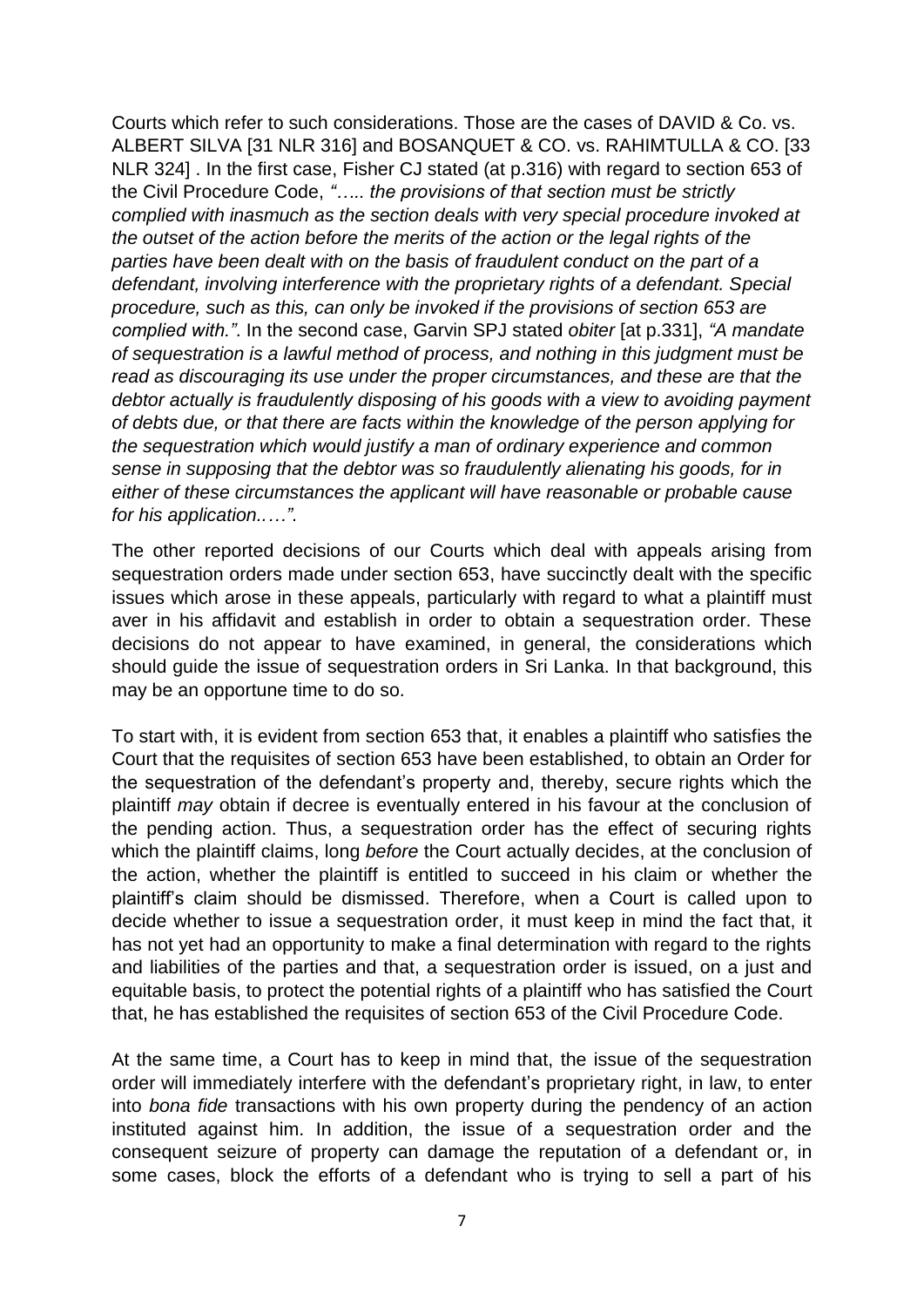property and raise funds to vigorously defend himself in the pending action. There may also be instances where a manipulative plaintiff uses an *ex parte* sequestration order to try and coerce a defendant to pay the plaintiff's claim. The issue of an *ex parte* sequestration order can result in a defendant having to bear these consequences before he is heard.

Therefore, when a Court is considering whether to issue a sequestration order, the Court must keep in mind *both* the interests of a plaintiff who wishes to secure rights under a decree which he may obtain at the conclusion of the pending action *and* the aforesaid consequences which the defendant may have to bear, if the sequestration order is issued.

Further, a Court has to be vigilant to ensure that the plaintiff is seeking the sequestration order because he, *bona fide* and for good reason, apprehends that the defendant is attempting to fraudulently dispose of his property and not because the plaintiff is attempting to coerce the defendant into settling the case or to humiliate or harass the defendant out of ill will.

For these reasons, Orders for sequestration before judgment should be issued only where the Court, after exercising due care and consideration, is satisfied that, the plaintiff has duly established all the requisites of section 653. The Court should be of the view that, unless the sequestration order is issued, there is a likelihood that the defendant will fraudulently alienate his property and, thereby, render nugatory any decree which the plaintiff may obtain and that, therefore, the interests of justice require the issue of the sequestration order. Where the Court is so satisfied, a Court should not hesitate to issue a sequestration order and, thereby, secure the plaintiff's claim. But, where the plaintiff fails to establish all the requisites of section 653 to the satisfaction of Court, the extraordinary remedy of a sequestration order should not issue.

Useful insights can be gained by a look at some of the decisions in India which have examined the principles which are relevant when determining whether a sequestration order should be issued. In this connection, it is to be noted that, although there are differences between Section 653 of our Code and the corresponding Order 38 Rule 5 of the Civil Procedure Code in India, there are sufficient similarities between these two provisions, to make reference to the Indian decisions helpful to us in Sri Lanka. It should be mentioned here that, Order 38 Rule 5 of the Indian Civil Procedure Code, uses the term *"attachment before judgment"*  while our Code uses the term *"sequestration before judgment"*. Both terms refer to much the same act and Order.

The fact that, an Order for sequestration of property before judgment is an extraordinary remedy which should be issued with due care and consideration was emphasised by the Calcutta High Court in RATAN KUMAR vs. THE HOWRAH MOTOR CO (PVT) LTD [AIR 1975 Cal 180 at p.187], which stated, *"….. the remedy of an attachment before judgment is an extraordinary remedy and should be granted*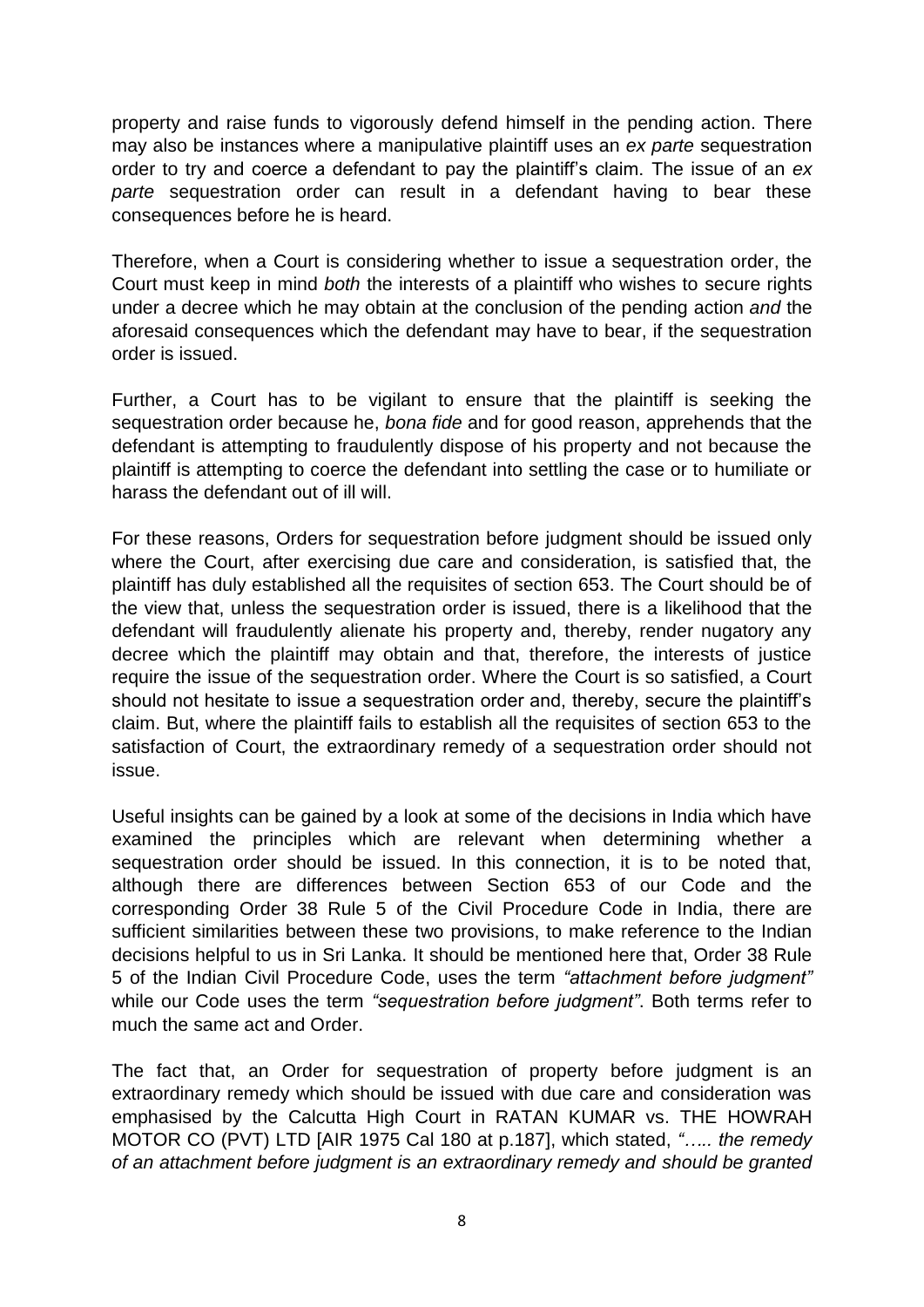*with utmost care and caution."*. Similarly, SRINIVASAN vs. SRINIVASAN [AIR 1985 Mad. 269 at p.269], the Madras High Court stated, *" …. utmost caution and circumspection should guide the court. The court must advert to the provisions of the Code in this regard, advert to and investigate the allegations thrown against the defendant, satisfy itself that a case for attachment before judgment has been made out and then pass the requisite order."*.

With regard to the prejudice that may be caused to a defendant by the interference with his proprietary rights when a sequestration order is issued, the Calcutta High Court observed in JAI PRAKASH vs. BASANTA KUMARI [1911 15 IC Cal 604], *"An attachment practically takes away the power of alienation and such a restriction on the exercise of the undoubted rights of ownership ought not to be imposed upon an individual except upon clear and convincing proof that the order is needed for the protection of the plaintiff."*. Similarly, in NOWROJI PUDUMJEE vs. DECCAN BANK LTD [AIR 1921 Bom. 69 at p.69], the Bombay High Court stated, *"A man is not debarred from dealing with his property just because a suit has been filed against him. Otherwise, in every case in which a suit is brought against a man, if during the pendency of the proceedings he sells some of his property that would be at once a sufficient ground to satisfy the Court that he is disposing his property with intent to defraud the plaintiff. Clearly, there must be additional circumstances before the Court can be satisfied that such an intention exists."*.

With regard to the other adverse consequences which may be caused to a defendant when a sequestration order is issued: The Gujarat High Court observed in BHARAT TOBACCO CO. vs. MAULA SAHEB [AIR 1980 Guj. 202 at p.204], *"An order of attachment before judgment is a drastic order and ordinarily the Court would be slow in exercising the power conferred upon it under Order 38 Rule 5 of the Code for the simple reason that if the power is not exercised with utmost care and caution, it may ruin the reputation and business of the party against whom the power is exercised. The Court must act with utmost circumspection before issuing an order of attachment so that the power vested in the Court is not abused by an unscrupulous litigant as a weapon of oppression against the opposite party."*; In CHANDRIKA PRASAD SINGH vs. HIRA LAL [AIR 1924 Pat. 312 at p. 314], the Patna High Court emphasised that, *"The power given to the Court to attach a defendant's property before judgment was never meant to be exercised lightly or without clear proof of the existence of the mischief aimed at in the rule. To attach a defendant's property before his liability is established by a decree, may have the effect of seriously embarrassing him in the conduct of his defence, as the properties could not be alienated even for the purpose of putting him in funds for defending the suit, which may eventually prove to have been entirely devoid of merit."*; and in SRINIVASAN vs. SRINIVASAN, the High Court pointed out (at p.269) *"This process is never meant as a lever for the plaintiff to coerce the defendant to come to terms."*.

Having set out the five requisites which have to be established by a plaintiff who wishes to obtain a sequestration order under section 653 of the Civil Procedure Code and also some of the considerations which should be kept in mind when a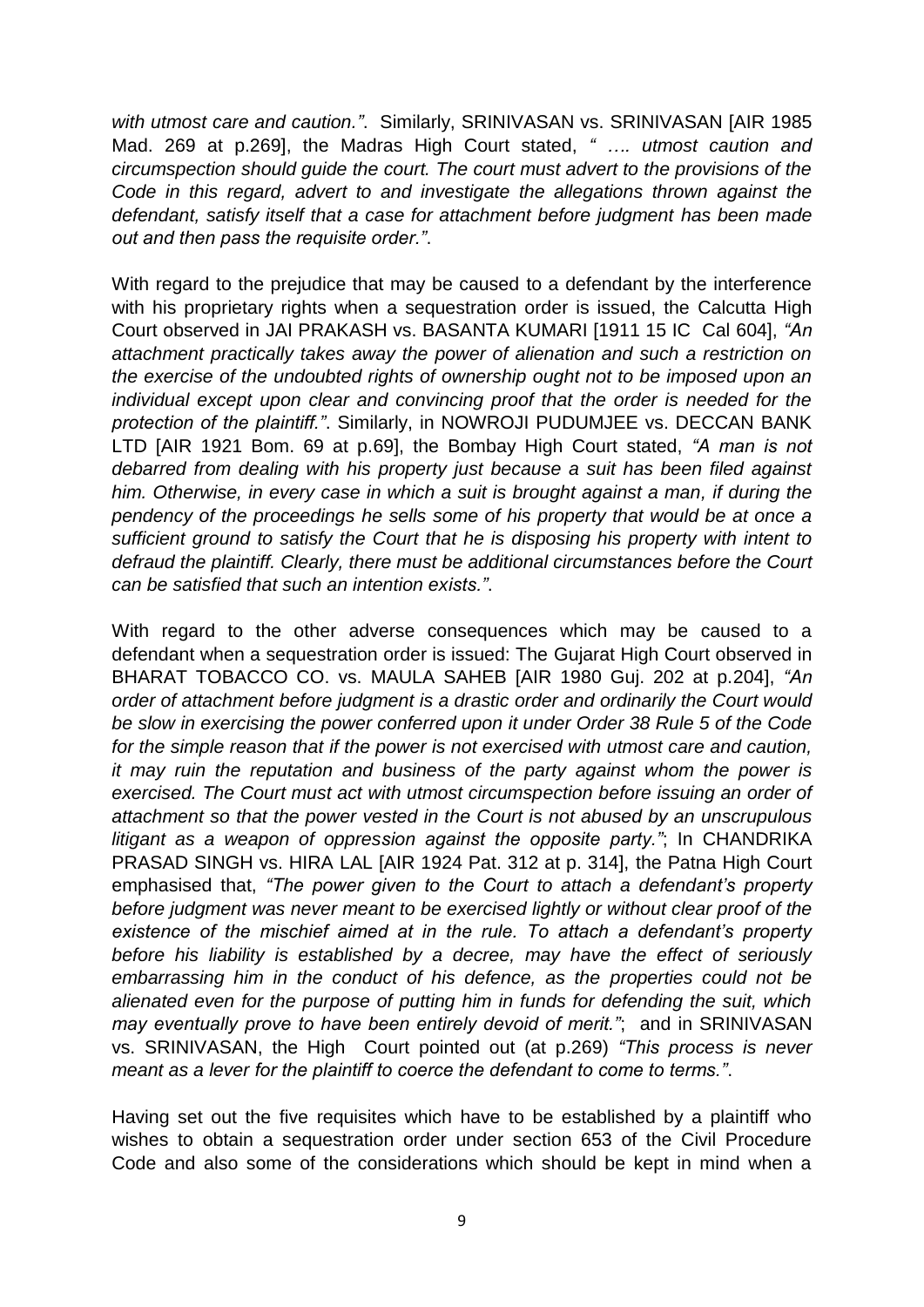Court is deciding whether to issue a sequestration order, it is necessary to also examine whether a defendant against whom an *ex parte* sequestration order has issued, is entitled to make an application to have that sequestration order vacated. This question should be addressed here since section 653 and the subsequent sections in Chapter 47 of the Civil Procedure Code make no specific provision for a defendant against whom a sequestration order has issued, to make an application to have that Order vacated.

This question was considered by the High Court in the present case where the plaintiff obtained the sequestration order *ex parte* on 07<sup>th</sup> October 2009 and, later, the defendant made her application dated 03rd February 2010, praying the sequestration order be vacated. The learned High Court Judge, very correctly, issued notice of the defendant's application to the plaintiff and then held, at an *inter partes* Inquiry, that the defendant was entitled to make an application to vacate the *ex parte* sequestration order.

In holding so, the learned High Court Judge relied on the decision of this Court in MUTTIAH vs. MUTUSWAMY [1 NLR 25] in which it was held that, a defendant against whom an *ex parte* sequestration order has been issued by a Court, is entitled to make an application to the same Court, with notice to the plaintiff, to have that sequestration order vacated. In this regard, Lawrie ACJ held [at p.28], *"On the ground suggested that a District Court, having once ex parte allowed a sequestration to issue, cannot recall it, on good grounds shown by the defendant, all I can say is that I do not assent to so novel and, I think, so dangerous and unjust a rule. There is as a rule no appeal against an ex parte order. The proper course is to apply to the Court which made the order to vacate it with notice to the party who holds the order,*  and on showing good grounds that the order had been made on insufficient *materials, or was otherwise wrong."*. I would also mention that, a perusal of the decisions in SAMARAKOON vs. PONNIAH [32 NLR 257] HADJIAR vs. ADAM LEBBE [43 NLR 145] and SINGHAPUTRA FINANCE LTD vs. APPUHAMY [2005 1 SLR 5] shows that, in all these cases, a defendant against whom an *ex parte* sequestration order had been issued in the District Court, succeeded in an application made by him to the same Court to have that sequestration order vacated. In appeal, it was recognised in all three cases that, the defendants were entitled to make such applications to the District Court.

Thus, it is established law that, a defendant against whom an *ex parte* sequestration order has been issued by a Court, is entitled to make an application to the same Court, with notice to the plaintiff, to have that sequestration order vacated. I must add here that, learned Counsel appearing for the plaintiff in the High Court and learned President's Counsel appearing for the plaintiff before us, did not, very correctly, dispute the defendant's right to make that application to the High Court.

To now turn to the three questions of law that are to be decided in this appeal, the first of them asks whether the learned High Court Judge misdirected himself on the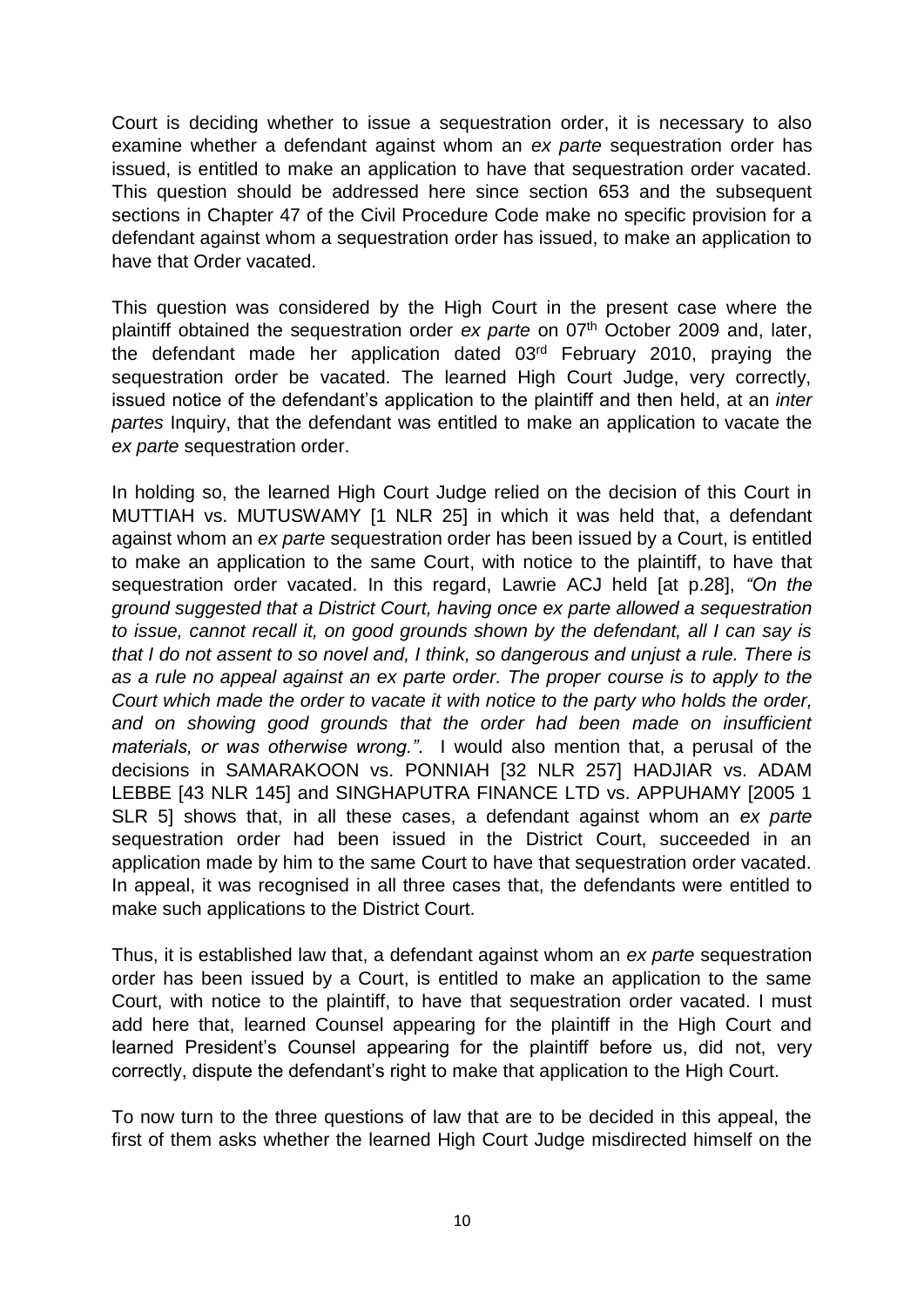case law applicable to section 653 of the Civil Procedure Code having previously held that, the plaintiff had complied with the requirements of section 653.

At the outset, it has to be observed that, this question of law appears to have been framed upon a mistaken assumption that, the learned High Court Judge had held that, the plaintiff had complied with requirements of section 653. In fact, a reading of the Order dated 22nd April 2010 of the High Court, which is being challenged by the plaintiff, makes it very clear that, the learned High Court Judge's determination was that the plaintiff has failed to comply with the requirements of section 653. That is why the learned Judge vacated the sequestration order which had been issued *ex parte*. In this connection, the plaintiff cannot be heard to contend that, the issue of the *ex parte* sequestration order amounts to a final determination by the High Court that the plaintiff has duly established all the requisites for the issue of a sequestration order. That *ex parte* sequestration order was issued without the defendant being heard. The High Court had every right, and indeed a duty, to vacate the *ex parte* sequestration order if, after considering the defendant's application, the learned Judge determined that, the plaintiff is not entitled to the sequestration order.

Thus, the remaining aspect of the first question of law is whether the learned High Court Judge misdirected himself on the case law applicable to section 653.

When considering that part of the first question of law, it will be helpful to look, sequentially, at each of the five requisites of section 653, which were identified and set out above, in the light of the applicable decisions of the superior courts, and then examine the determination of the learned High Court Judge with regard to each such requisite.

The first requisite which the plaintiff had to establish to the satisfaction of the court was that, the plaintiff has a *"sufficient cause of action"* against the defendant. It is self explanatory that, this places a duty upon the Court to satisfy itself that, the plaint makes out a *prima facie* maintainable cause of action. If the defendant has filed a statement of objections or answer, the Court should also look at such pleadings to see whether the defendant has made out any ground which would, as a matter of law, prevent the plaintiff from succeeding in the action. The Court is not required to engage in any further analysis of the merits of the plaintiff's case at this stage. There do not appear to be any previous decisions of this Court which have considered this requisite of section 653. Most likely, because this requisite is self-explanatory.

In the present case, the learned High Court Judge has approached this aspect of section 653 in the aforesaid manner and has held that, the plaintiff had made out a sufficient cause of action in the plaint and the documents annexed thereto. He further held that, the defendant's contention that, the statement of account of the overdraft facility indicated that interest had been in charged in excess of capital, was a question that had to be determined at the trial and not at this interlocutory stage. I am in entire agreement with the learned High Court Judge.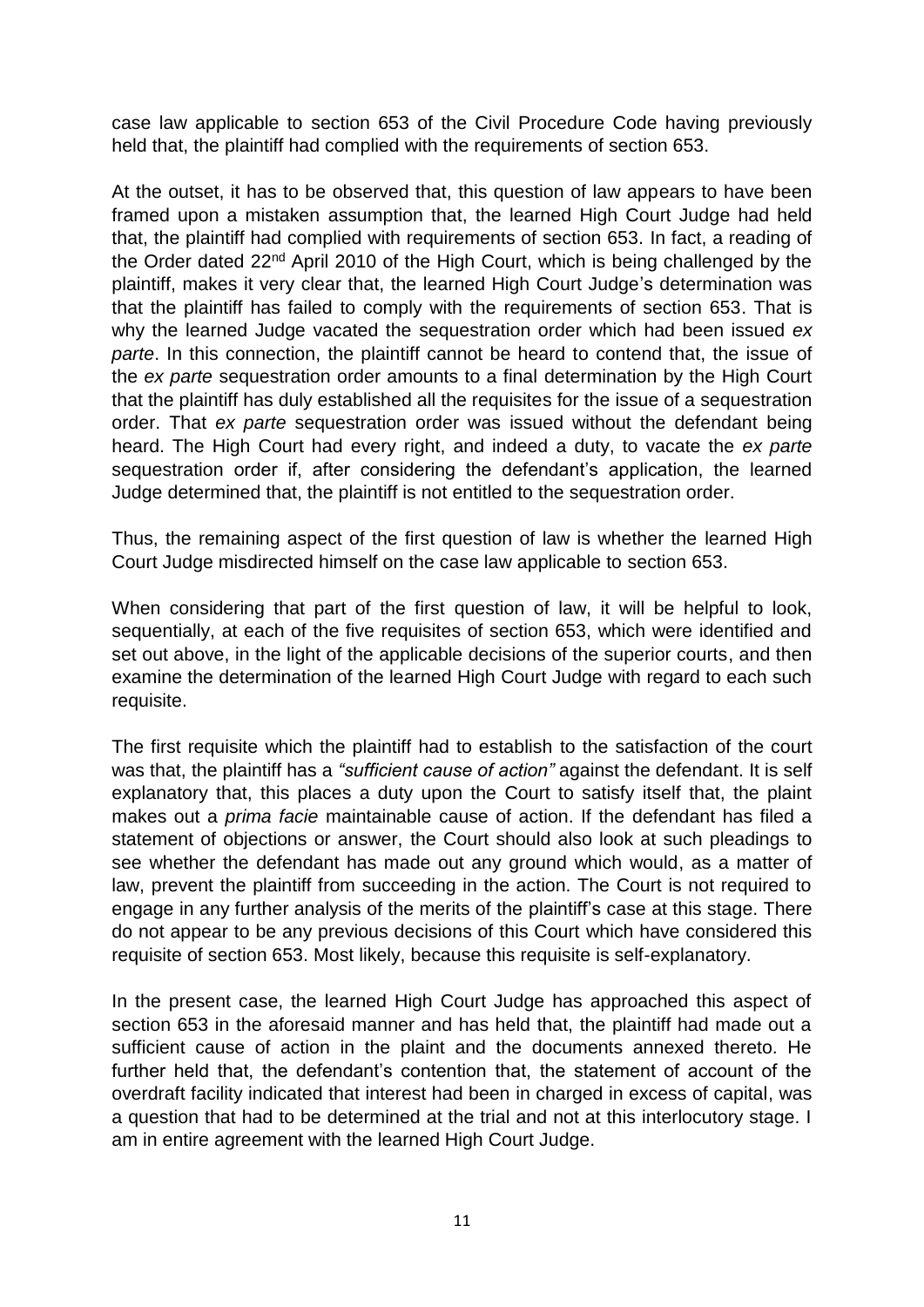The second requisite which the plaintiff had to establish was that, the cause of action is for the recovery of money or compensation for damages, in a sum of Rs.1500/- or more.This places a duty upon the Court to satisfy itself that, the plaintiff's cause of action is for the recovery of a sum of money of Rs.1,500/- or more or for the recovery of compensation for damages in a sum of money of Rs.1,500/- or more. Thus, plaintiffs who file actions for declarations or possessory actions or other types of reliefs which are not `money recovery' actions or actions for the recovery of compensation for damages, cannot obtain sequestration orders.

In the present case, the plaintiff has filed a money recovery action praying for the recovery of a sum of Rs.16,350,246/13.Therefore, this requisite has been satisfied. This issue was not disputed by the parties in the High Court.

The third requisite which the plaintiff had to establish to the satisfaction of the court was that, the plaintiff does not hold adequate *"security"* for the satisfaction of his claim against the defendant in the event decree is entered in his favour against the defendant. In my view, this places a duty upon the Court to satisfy itself that, the plaintiff does not hold *"security"* – by way of a mortgage or hypothecation or pledge or lien or other sort of charge over property – which provides him with *"security"* which can be sold to realise his `money claim' against the defendant. In my view, the word *"security"* used in section 653 is to be understood in the sense of *"Property etc deposited or pledged as a guarantee of the fulfillment of an obligation (as an appearance in court or the payment of a debt) and liable to forfeit in the event of default."* as defined in the Shorter Oxford English Dictionary, *"money secured on property*" as defined in Stroud's Judicial Dictionary [6<sup>th</sup> ed. Vol. 3 p.2390] and *"Collateral given or pledged to guarantee the fulfillment of an obligation"* as defined in Black's Law Dictionary  $[9<sup>th</sup>$  ed.] That is so since, a plaintiff who holds such *"security"* can look to that *"security"* to secure his claim against the defendant and has no cause to seek the additional protection of the sequestration of the defendant's *other* property.

In the light of the specific requirement in section 653 that the plaintiff must not hold adequate *"security"* for the satisfaction of his claim against the defendant, the plaintiff should have specifically averred in its petition and supporting affidavit, that it did not hold *"security"* or, at the very least, make averments which make it clear that, the plaintiff does not hold *"security"*. However, a perusal of the plaintiff's petition and supporting affidavit reveals that, the plaintiff has not done that.

Instead of making the averment that the plaintiff had no *"security"* or words to that clear effect, which is what is required by the plain wording of section 653, the plaintiff has, in its application for the sequestration order and the supporting affidavit, averred that, the aforesaid car is the *"the only valuable asset"* of the defendant. It appears that, the plaintiff has confused *"security"* which may be held by the plaintiff with the *assets* held by the defendant. As mentioned earlier, section 653 requires that the plaintiff must not hold any *"security"* (*ie:* by way of a mortgage or hypothecation or pledge or lien or other sort of charge over property) to meet its claim against the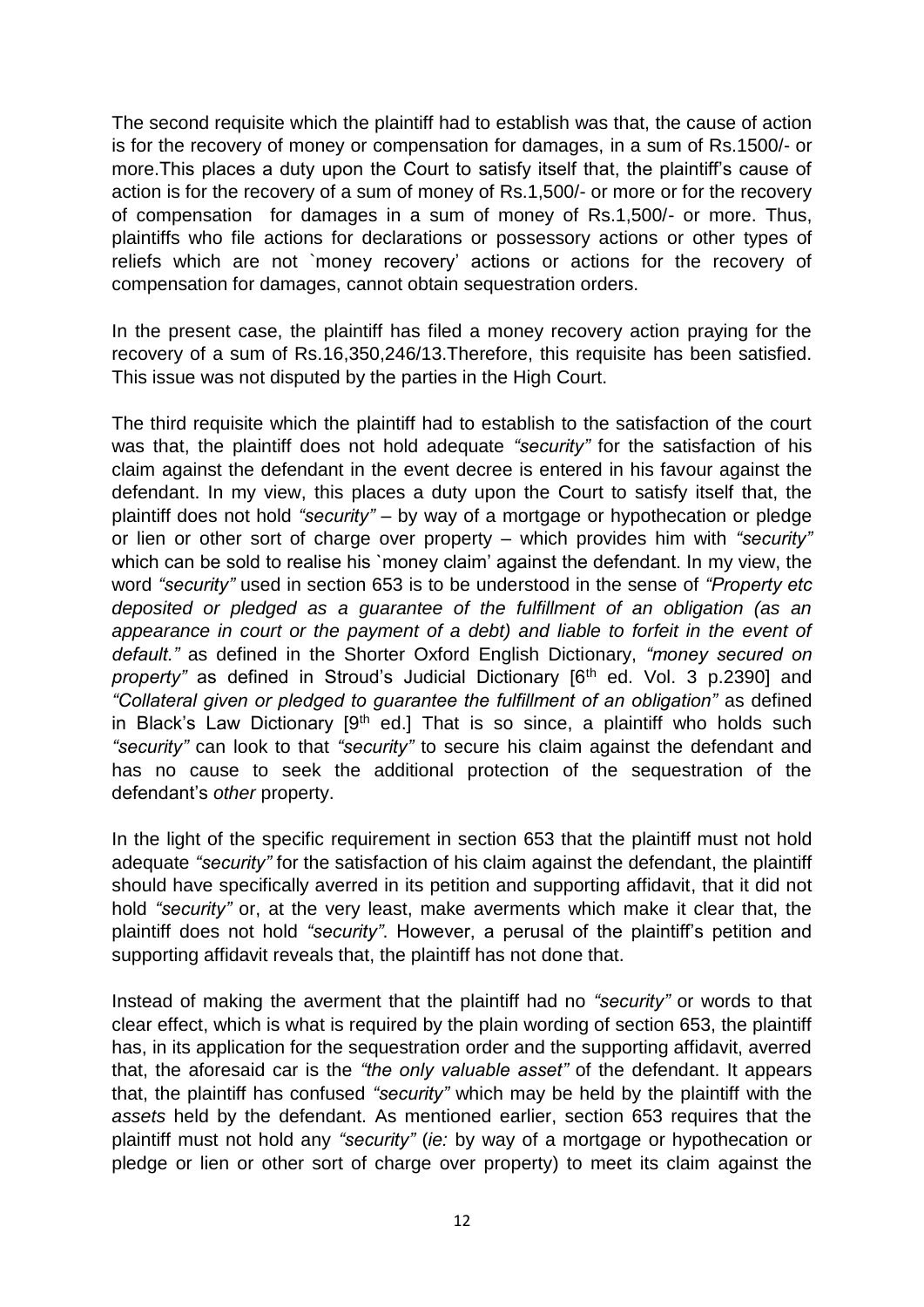defendant. Whether or not the defendant owns *assets*, is not relevant to the specific requirement specified in section 653 that the plaintiff must not hold adequate *"security"* for the satisfaction of his claim against the defendant.

The plaintiff has sought to overcome the aforesaid omission by stating in its statement of objections to the defendant's application and supporting affidavit that, the plaintiff does not hold *"security"*. But, that averment is belated and cannot remedy the aforesaid omission in the application for the Order sequestering the defendant's property before judgment. Lyall Grant J held the same view in SAMARAKOON vs. PONNIAH when he stated (at p.258-259) *"It is impossible to give effect to the contention that the insufficiency of material on which the mandate was granted can be made good if it shown that the state of things in fact existing at the time the application was made, had it been brought to the notice of the Judge, would have justified him in acting as he did. In my opinion there is no proper material upon which the mandate could be issued and it must therefore be dissolved."*.

The learned High Court Judge held that, the plaintiff had failed to establish that it held no *"security"*, basing his determination primarily on the failure of the plaintiff to establish any reasons for making the aforesaid statement that the car is the *"the only valuable asset"* of the defendant. The learned High Court judge was correct when he observed that, the plaintiff had failed to adduce any reasons for making that claim. I would add, as a compelling reason for the determination that the plaintiff has failed to establish that it held no *"security",* the fact that, the plaintiff has failed to state so in its application for the sequestration order and supporting affidavit. The plaintiff has failed to expressly state that it held no *"security"* by using those specific words or even by using other words to that clear effect. As I mentioned earlier, stating that the car is the defendant's *"only valuable asset"* is not the same as stating that the plaintiff holds no *"security"*.

In this regard, I think it should be emphasized that, since an application for an *ex parte* sequestration order invokes an extraordinary remedy which can cause prejudice to the defendant, a plaintiff who wishes to obtain that extraordinary remedy on an *ex parte* basis, must be held to strict compliance with all the requirements of section 653 of the Civil Procedure Code. As Fisher CJ stated in DAVID & Co. vs. ALBERT SILVA (at p.316) with regard to section 653 of the Civil Procedure Code, *"….. the provisions of that section must be strictly complied with….".*

The essential requisites of section 653 must be clearly averred on the face of the petition and supporting affidavit. A Court cannot be expected to scour these documents searching for clues to check whether the plaintiff has satisfied the requirements of section 653. It would not be inappropriate to stress here that, it is incumbent on the pleader to exercise care and due diligence in the drafting of an application, especially where *ex parte relief* is sought.

The fourth requisite which the plaintiff had to establish to the satisfaction of the court was that, the plaintiff *"does verily believe"* that, *"the defendant is fraudulently*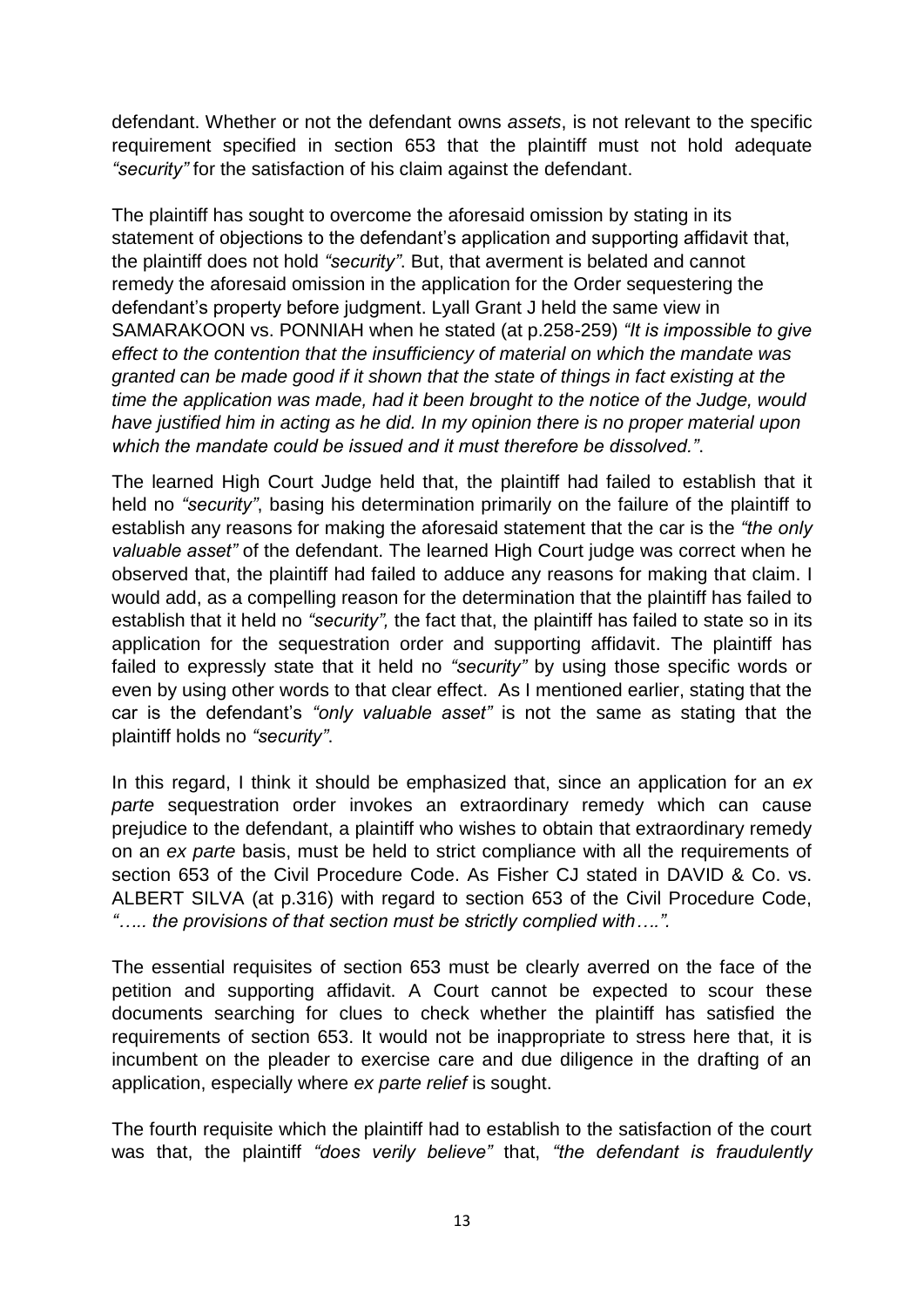*alienating his property to avoid payment"* of the monies claimed by the plaintiff in the action.

A glance at section 653 shows that, the specific requirements are that, the plaintiff has to first satisfy the Court that, the plaintiff believes that, the defendant is acting or is about to act *"fraudulently"* and, thereafter, discharge the burden of adducing facts from which the Court can reasonably infer that *"the defendant is fraudulently alienating his property ….."*. Thus, the defendant's *"fraudulent"* acts or intent is an essential component of section 653. As Lawrie CJ observed in MUTTIAH vs. MUTUSWAMY, Lawrie CJ (at p.28), *"Alienation is not enough. It must be fraudulent alienation"*. [emphasis added]. Further, in HING APPU vs. DONCHAHAMY [1 Browne's Law Reports 376], this Court appears to have taken the view that, there must be specific averments that the defendant were acting or about to act *fraudulently*. There is also the well known rule that, where a plaintiff wishes to rely on alleged *"fraud"* on the part of the defendant, the alleged *"fraud"* must be pleaded.

Therefore, in the light of these specific requirements of section 653, the plaintiff should have specifically stated, in its petition and supporting affidavit, that, the plaintiff believes the defendant is **fraudulently** alienating his property to avoid payment of the monies claimed by the plaintiff in the action or, at the least, said so by using other words to that clear effect.

However, the plaintiff makes *no* claim in its petition and supporting affidavit that the plaintiff believes that the defendant is acting or is about to act *"fraudulently"*.

Once again, the plaintiff has sought to overcome the aforesaid omission by making averments in its statement of objections to the defendant's application and the supporting affidavit, to the effect that, the defendant is *"fraudulently"* alienating his property to avoid payment of the monies claimed by the plaintiff in the action, But, here too, that averment is belated and cannot remedy the aforesaid omission in the application for an Order sequestering the defendant's property before judgment. The observations by Lyall Grant J in SAMARAKOON vs. PONNIAH which were cited a little earlier and the insistence on strict compliance with the requirements of section 653, which I stated earlier, will apply here too.

The learned High Court Judge observed that, the plaintiff had failed to specifically aver that the defendant is acting or is about to act *"fraudulently"*. I hold that, the learned Judge correctly determined that, the plaintiff had failed establish the aforesaid fourth requisite of section 653 of the Civil Procedure Code.

The fifth requisite which the plaintiff had to establish to the satisfaction of the court was that, the plaintiff has adduced, by affidavit [or by *viva voce* testimony if the Court requires], *"facts"* from which the Court can *"infer"* that the defendant is *"fraudulently alienating his property with intent to avoid payment"* of the monies claimed by the plaintiff in the action. [A question whether defendant has *"with such intent quitted Sri Lanka leaving therein property belonging to him"* did not arise in the present action].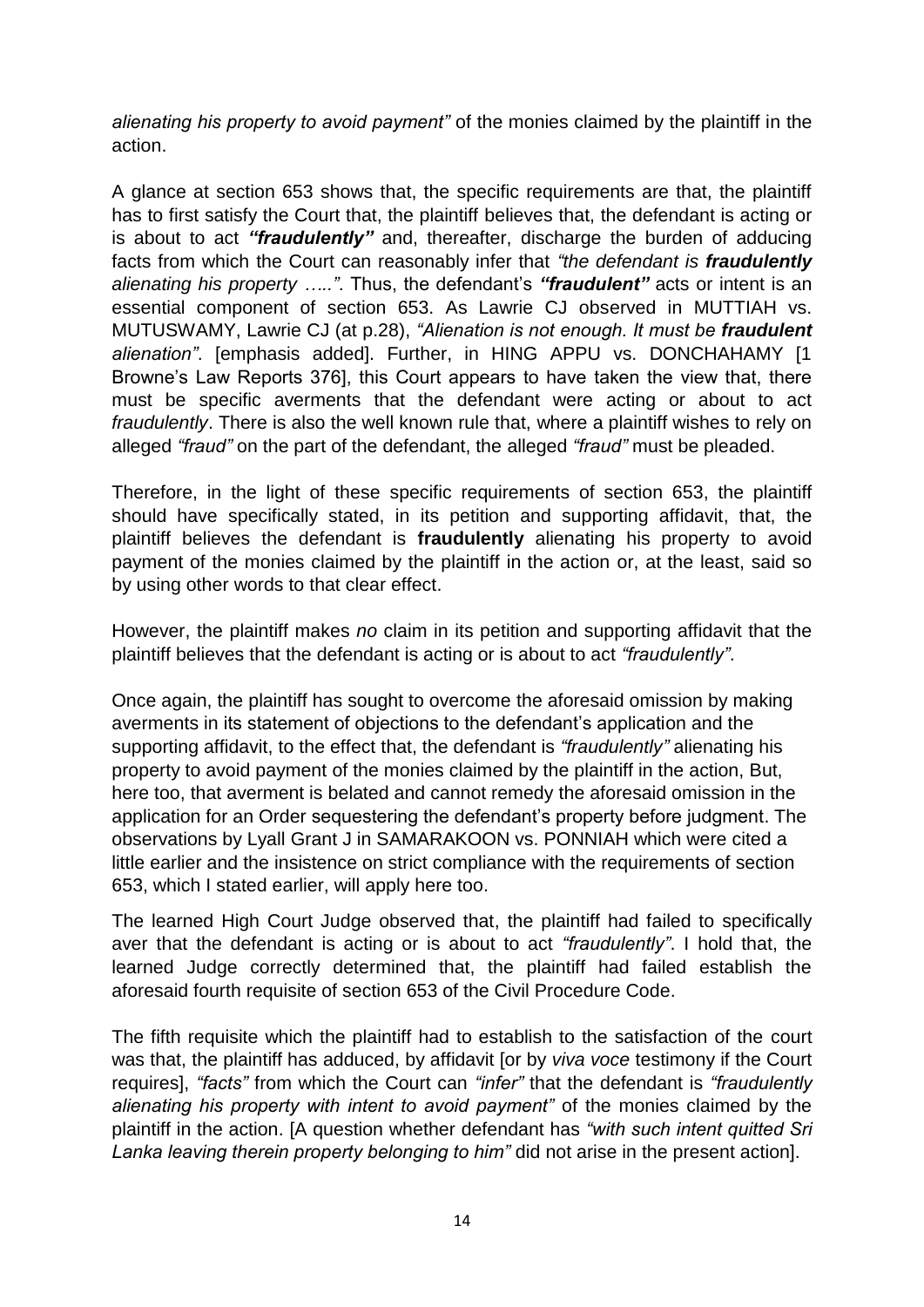In DAVID & CO. vs. ALBERT SILVA, Fisher CJ held that, the plaintiff's affidavit must set out reasonable grounds to justify the plaintiff's claim that he believes the defendant is disposing of his property. The learned Chief Justice stated (at p. 316) *"The affidavit in this case merely says that the plaintiff `has good reason to believe certain things'. There is no statement of any facts in the affidavit as required by section 653 of the Civil Procedure Code; and moreover, being an affidavit based on belief, section 181 is also applicable and must be complied with,. That requires reasonable grounds for the belief to be set forth in the affidavit"*. In SAMARAKOON vs. PONNIAH [32 NLR 257], Lyall Grant cited the aforesaid passage with approval. Lyall Grant J went on (at p.259) to explain with regard to section 181 of the Civil Procedure Code, *"Section 181 contains an exception to the rule that affidavits shall be confined to statements of such facts as the declarant is able of his own knowledge and observations to testify to, except in interlocutory applications, in which statements of his belief may be admitted provided that reasonable grounds for such belief are set forth in the affidavit. The requirement of section 181 and section 653 are similar."*. For purposes of easy reference, it may be mentioned here, Section 181 of the Civil Procedure Code provides that, in the case of interlocutory applications [such as in the present case] a statement of belief may be included in an affidavit, provided reasonable grounds for such belief are set out in the affidavit.

In RAJADURAI vs. THANAPALASINGHAM [2 CLW 147], this Court held that, a sequestration order should not have issued on a mere assertion that the defendant was making arrangements to draw money and place it beyond the reach of the plaintiff. Drieberg J stated (at p.148]) *"The Court should have required Ramapillai to state what the arrangements were which he mentioned in his affidavit"*.

In the later case of KARUNADASA vs. YOOSOOF [51 NLR 326 at p.326], Windham J further explained, *"Now an examination of sections 653 and 181 of the Civil Procedure Code makes two points clear. First, section 653 requires the affidavit to set out allegations of fact from which the judge may infer that the defendant is fraudulently alienating his property with intent to avoid payment of the debt or damage; that is to say, a mere statement in the affidavit that the defendant is fraudulently alienating is not enough, – it is for the court to infer fraudulent alienation, or not, from the allegations of fact set out in the affidavit. Secondly, since petitions under section 653 are interlocutory, the allegations of fact so set out in the affidavit need only comply with the second part of section 181 of the Civil Procedure Code and not with the first part; that is to say they need not be such as the declarant is able to of his own knowledge and observation to testify to; but they may be merely statements of his belief, provided that reasonable grounds for such belief are set forth in the affidavit."*.

In the facts and circumstances of that particular case, Windham J held that, statements in the plaintiff's affidavit that, the defendant is making preparations to withdraw an amount that was payable to him and has been trying to avoid the plaintiff and that, the defendant is making preparations to transfer his deposits to third parties and to dispose of his only immovable property, were sufficient to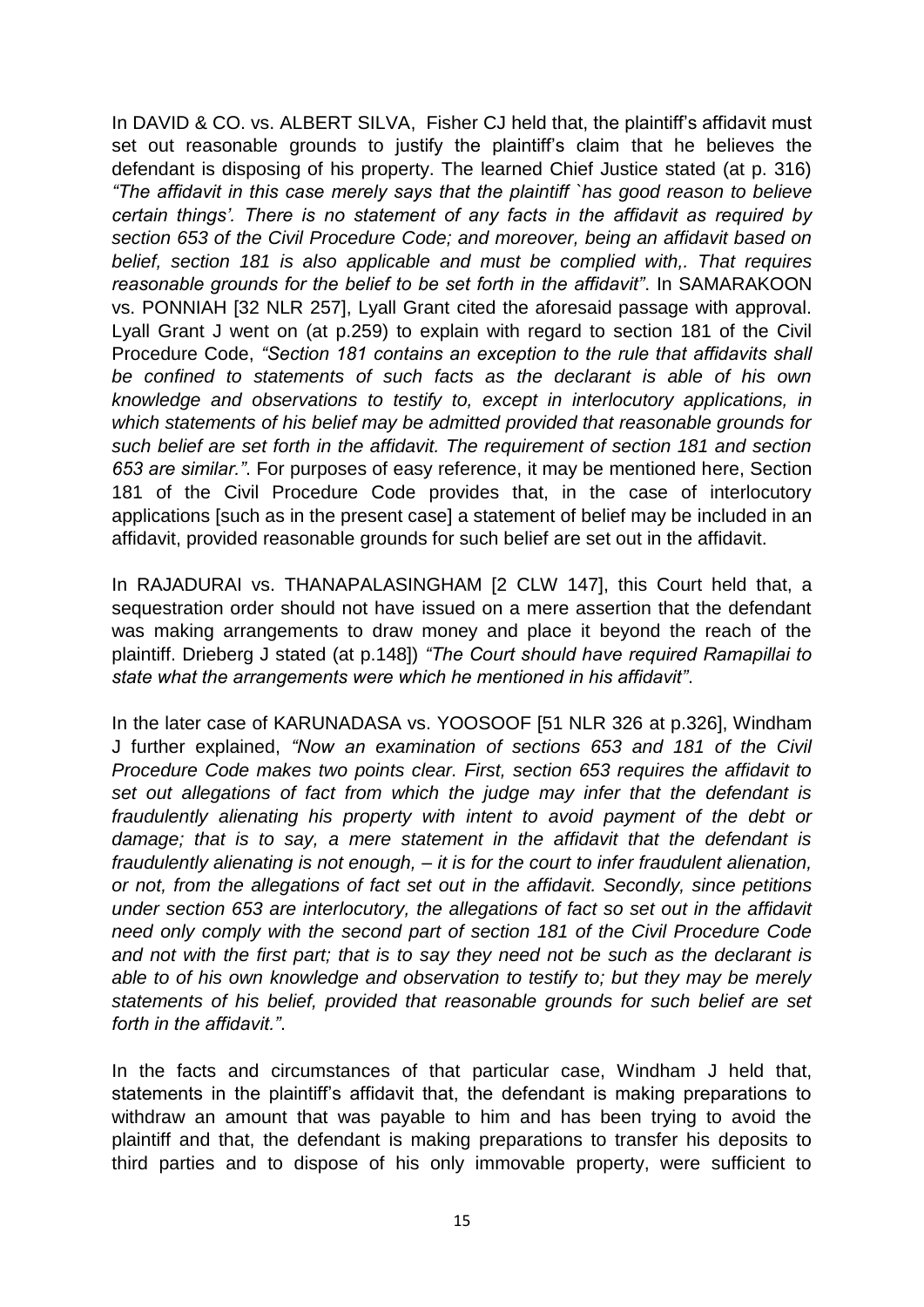establish reasonable grounds for the plaintiff's belief that the defendant is attempting to fraudulently alienate his property. In this regard, Windham J (at p.327) expressed his view that, the word *"facts"* in section 653 should not be construed so narrowly as to require the plaintiff state the precise *"movements or acts"* which give rise to his belief that the defendant was attempting to fraudulently alienate his property. His Lordship stated, *"To allege that somebody is preparing to do something is to allege a fact, and that is all that the section requires"*.

In SINGHAPUTRA FINANCE LTD vs. APPUHAMY, Wimalachandra J held (at p.57- 58) that, since an application for a sequestration order is an interlocutory application, section 181 of the Civil Procedure Code permits the Court to act on statements of belief *provided* reasonable grounds for that belief which *"enable the Court to come to a conclusion whether it would be safe to act on the petitioner's affidavit to grant the relief sought by the petitioner in its petition."*, are set out in the affidavit.

It is clear from the aforesaid decisions and upon a reading of section 653 with section 181 of the Civil Procedure Code, that the reference to *"facts"* in section 653 will include statements of the plaintiff's belief if the plaintiff states reasonable grounds for such belief. Thus, a sequestration order may be issued not only upon the plaintiff adducing *"facts"* but also upon the plaintiff making statements of belief only, provided the Court can reasonably infer from those facts or statements that, the defendant is about to fraudulently alienate his property.

I would mention, with respect, that the aforesaid statements by Windham J in KARUNADASA vs. YOUSOOF (at p.327 of that judgment) should not be taken as giving a plaintiff the license to simply make a few unsubstantiated allegations and then claim that he has set out *"reasonable grounds"* for a belief that the defendant is attempting to fraudulently alienate his property. Instead, where a plaintiff wishes to rely on a statement of belief, the plaintiff must state, in some detail, reasonable grounds which give cause for that belief with reference to past and anticipated acts of the defendant and other relevant circumstances. It is only by doing so that, a plaintiff may enable a Court to consider it reasonable to infer that, the defendant is attempting to fraudulently alienate his property. That appears to have been the case in KARUNADASA vs. YOOSOOF.

In its petition seeking the sequestration order and supporting affidavit, the plaintiff relied only on the defendant's letter dated 17<sup>th</sup> August 2009 marked "X3" to establish the plaintiff's claim that the defendant is attempting to alienate her assets and from which the plaintiff wishes the Court to infer that the *"defendant is fraudulently alienating his property"* in order to avoid paying the plaintiff's claim.

This letter marked **"X3"** is written by the defendant to the plaintiff. By this letter, the defendant has stated that, she had leased the aforesaid car from the plaintiff and duly paid all monies owing on the lease facility. She has stated that, therefore, she would like the plaintiff to hand over the certificate of registration of the car (which had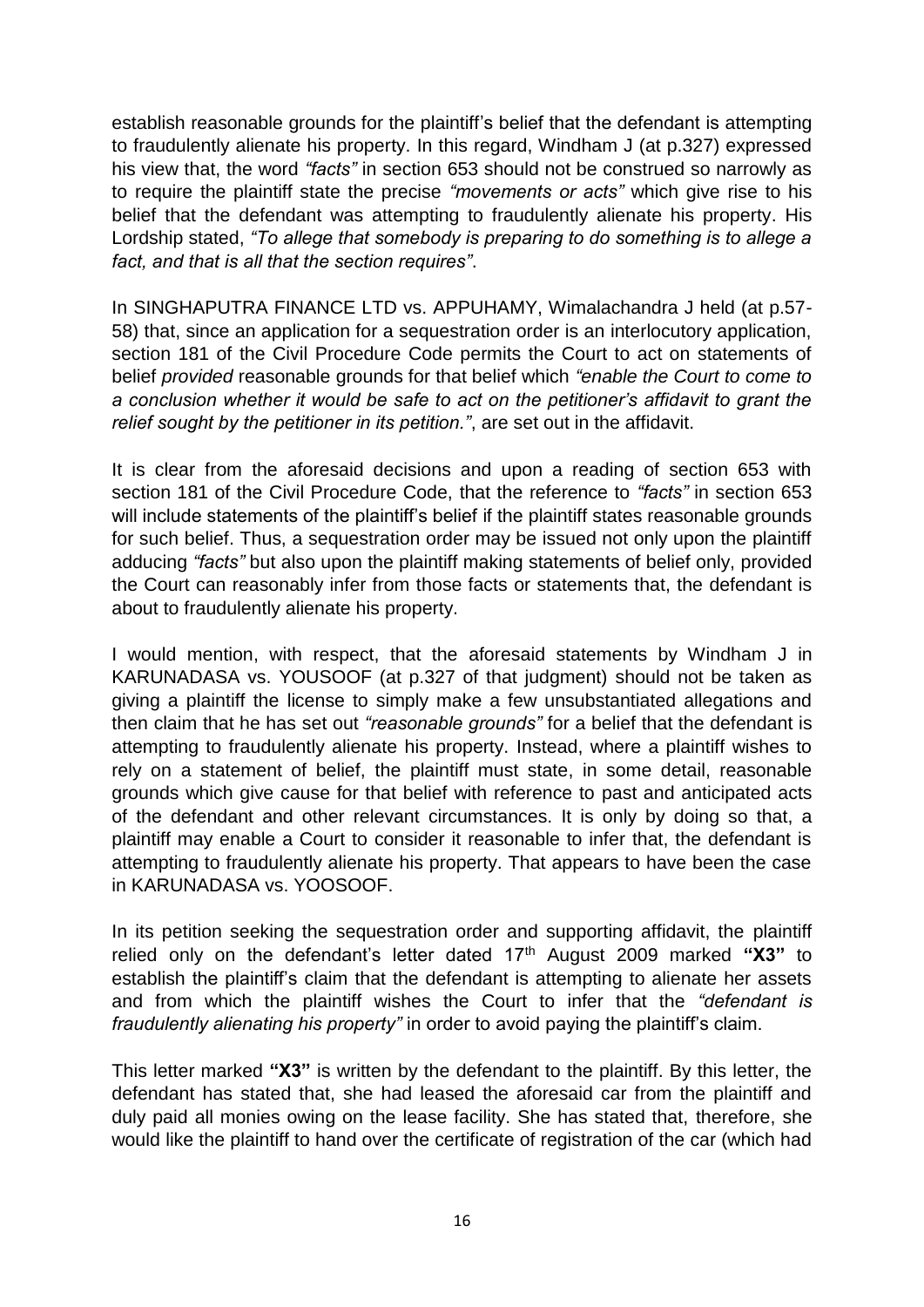been held by the plaintiff in view of the lease agreement) and that she wished to sell the car to meet a financial commitment.

I cannot see how that letter can be regarded as establishing or even suggesting that the defendant was attempting to *"fraudulently"* alienate her assets. It is well known that, the established practice in the leasing industry is for the lessor to release the registration certificate to a lessee who pays all monies due upon the lease agreement. Therefore, the defendant could have, reasonably, expected the plaintiff to hand over the registration certificate since she had paid all monies due on the lease agreement. The defendant has written to the plaintiff asking for the registration certificate and has mentioned that she intends to sell the car to meet a financial commitment. She need not have mentioned that detail if she wished to hide her wish to sell the car. It seems to me that, the defendant's act is far from that of a fraudulent person. On the contrary, the defendant has acted honestly and frankly. Further, it has to be kept in mind that, at this preliminary stage of the action, the plaintiff has no priority over other creditors of the defendant and, therefore, the defendant's stated desire to pay off another creditor is not necessarily fraudulent *vis-a-vis* the plaintiff. In these circumstances, the letter marked **"X3"** is not sufficient to raise an inference that, the defendant is acting or is about to act fraudulently and alienate her assets to avoid paying the plaintiff's claim.

The plaintiff has adduced no other *"fact"* or *"reasonable ground"* in support of its application for the sequestration order.

In these circumstances, the learned High Court Judge referred to the cases of DAVID & CO. vs. ALBERT SILVA and SAMARAKOON vs. PONNIAH and MUTTIAH vs. MUTUSWAMY and concluded that, the plaintiff has failed to adduce any fact or reasonable ground from which the Court could infer that the defendant is fraudulently alienating her assets. Here too, I am in agreement with the learned Judge.

In the defendant's written submissions made in this Court, learned President's Counsel appearing for the defendant has urged that, the learned High Court Judge erred in failing to consider the decision in KARUNADASA vs. YOOSOOF and submitted that, in that case, Windham J had taken a contrary view to the views expressed in DAVID & CO. vs. ALBERT SILVA, SAMARAKOON vs. PONNIAH. I cannot agree with that submission since it appears to me that, all three decisions expounded much the same principle – namely, that the plaintiff must adduce *"facts"* or *"reasonable grounds"* in support of the plaintiff's belief that the defendant is attempting to fraudulently alienate her assets and from which the Court can infer that the *"defendant is fraudulently alienating his property"* in order to avoid paying the plaintiff's claim. In fact, in KARUNADASA vs. YOOSOOF, Windham J referred to the decisions in DAVID & CO. vs. ALBERT SILVA and SAMARAKOON vs. PONNIAH and stated (at p. 326), *"The position as I have set it forth with regard to both these points is recognized in David & Co. v. Albert Silva and in Samarakoon v. Ponniah.*"

For the aforesaid reason, the first question of law is answered in the negative.